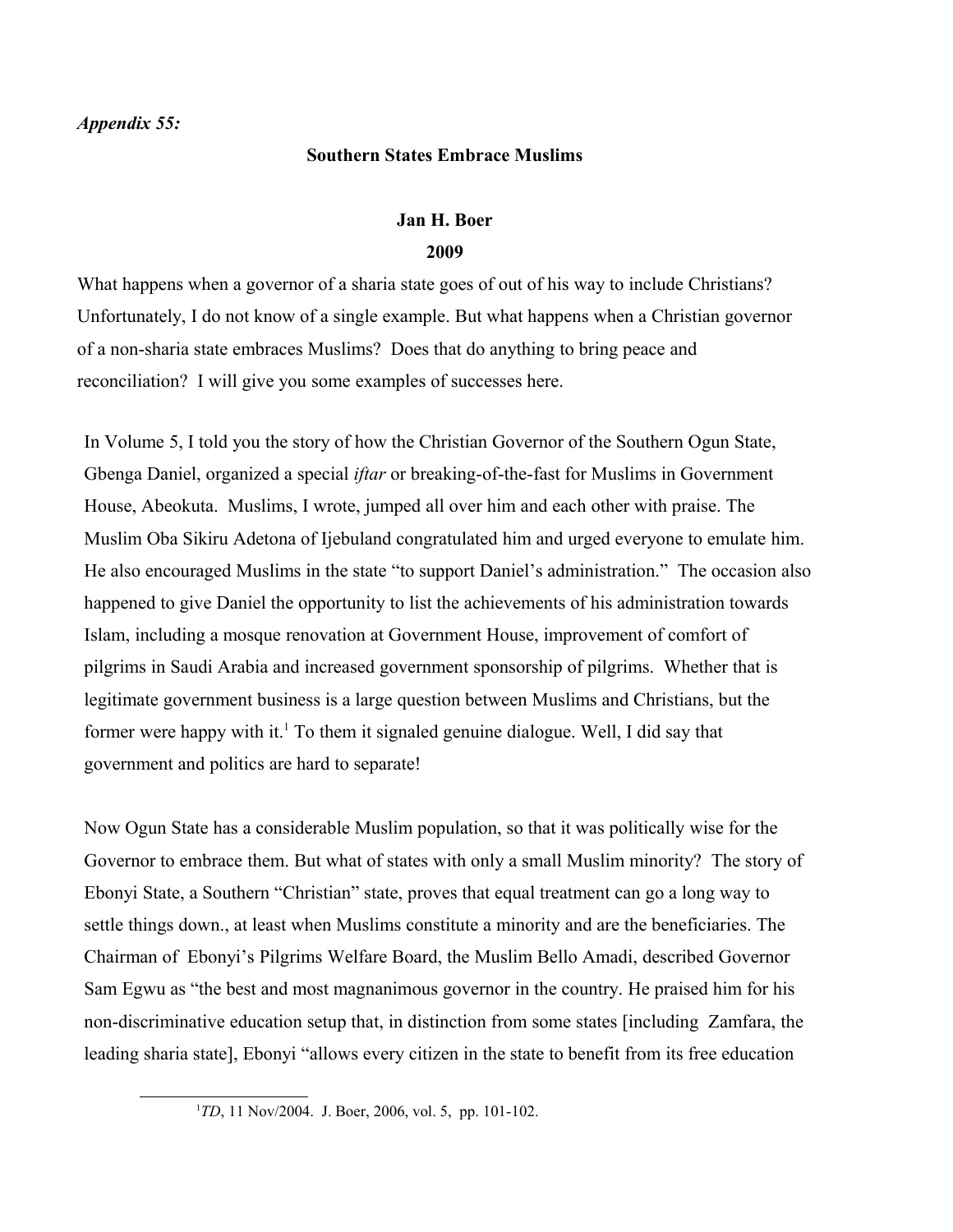and other welfare packages." The Governor also sponsored 122 Muslims for the annual pilgrimage. "The state," declared Amadi, "is regarded by Muslims in Nigeria as one of the best states in terms of peaceful co-existence of Muslims and Christian." There has never been any problem between Muslims and Christians in this state, we are told. "Relationships with the people and the government are very cordial." Then he added the information that the Muslim community grades all states and their governors according to their treatment of the pilgrimage. Ebonyi came out on top "at 100 per cent," even above Muslim states like Sokoto.

With such a glowing record, it is no wonder that Amadi promised "that he and other members of the Board would continue to ensure that the peace is maintained and assured them that they would continue to support Egwu's aspirations."<sup>[2](#page-1-0)</sup> Who said that justice does not pay? Kudos to Governor Egwu for his splendid example. I do not know, of course, whether he consulted the large majority of his Christian population whether that is how they would like the Government to spend their tax nairas. This is one of the burning issues between the two religions that needs to be solved in principle and throughout the country, not just on an ad hoc basis. Of course, Christians have accepted the notion of government spending on *their* pilgrimage—a venture they copied from Muslims.

<span id="page-1-1"></span><span id="page-1-0"></span>Governor Orji Kalu of Abia, an Ibo state with very few indigenous Muslims, appointed six Muslims as special advisers to his cabinet. One of the appointees, Salisu Idris, declared this to be an unparalleled overture in the South. He praised the Governor for carrying everyone along in spite of detractors. He further explained that "the creation of the offices aimed at integration of Muslims in the state, noting that in the past there was a communication gap between the Muslims and the Government." This move was "to give us the sense of belonging. Those so appointed are acting as liaison officers between the Government and the Muslims in the state." He intended this "enabling and peace environment created by Governor Kalu" to lead to dialogue with the local people to help them "understand the peaceful and accommodating nature of Islam."[3](#page-1-1)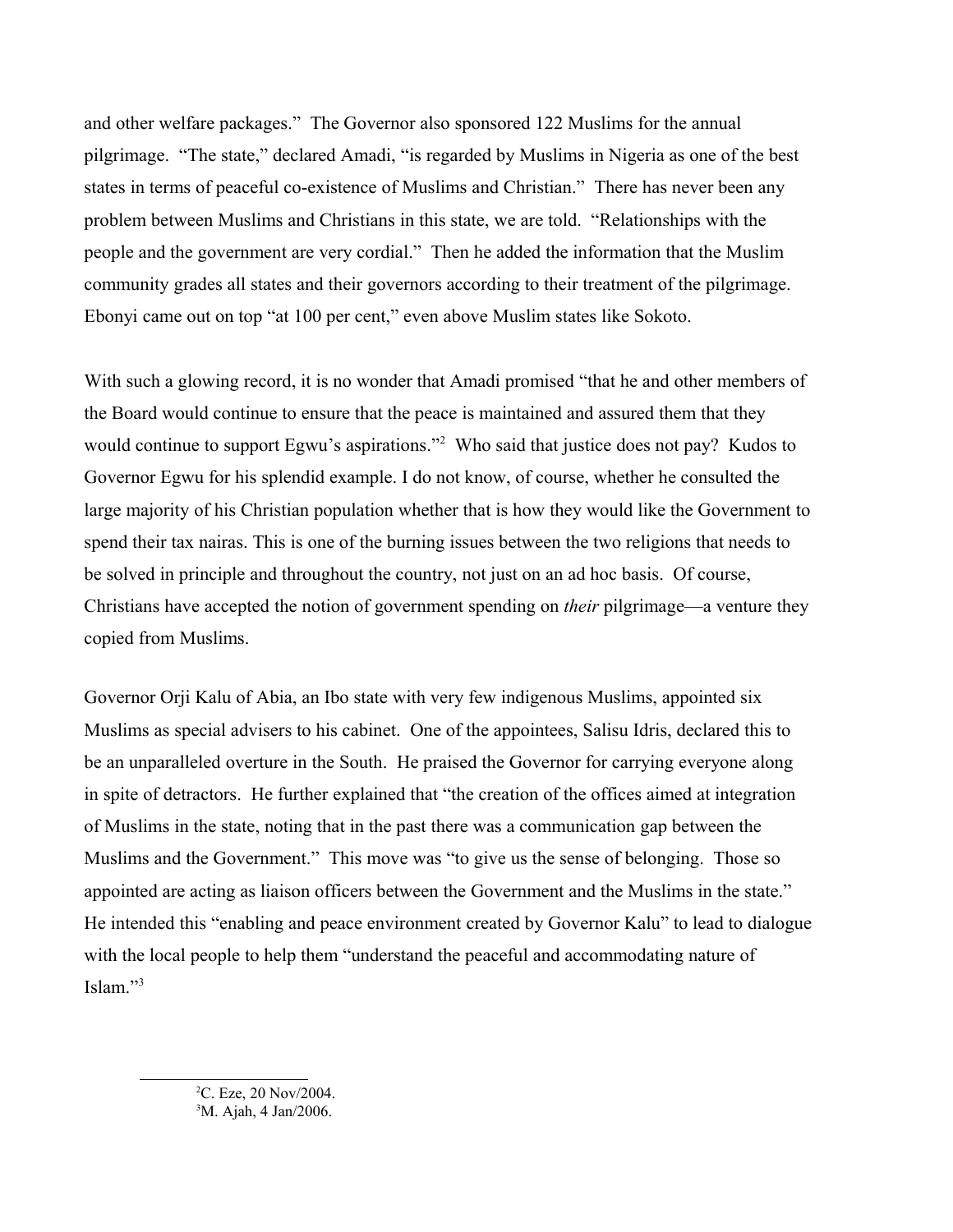Another South-Eastern state to move into a similar direction is Akwa Ibom, again, a state with few indigenous Muslims. The need for a central mosque for Uyo, the capital, was recognized by both religions. Hence, CAN and "other religious organizations" participated in fund raising. This cooperation did not go unnoticed and created a warm atmosphere in the State, when the Sultan from Sokoto, Muhammad Saad Abubakar III, President-General of JNI, arrived to lay the foundation stone. In this situation of appreciation and fuzzy feelings, the Sultan "expressed willingness and determination to work with CAN and other religious groups to end incessant religious crisis." He "stressed the need for the full and unconditional restoration of the ethos of religious tolerance and understanding upon which the nation was built." By its cooperation in this project, the Sultan recognized that CAN hereby constituted "a great testimony to the new spirit of understanding." This ceremony of laying the mosque foundation, he declared, is symbolic of "the foundation stone of greater religious harmony and tolerance in Nigeria, where everyone feels he is his brother's keeper and the religious welfare of one becomes the spiritual welfare of all."

The local Muslim community also chimed in. They affirmed that "they have been fully integrated into the state and have lived, pospered and enjoyed peace, saying the State Governor had sponsored more than 200 Muslims to the pilgrimage since he came to office."

Of course, Governor Obong Attah was not to be left behind. He "appealed to the Sultan to use his good offices to promote harmony and peaceful co-existence between Christians and Muslims. "We will continue to ensure that our brothers from other parts of the country will continue to live and carry on their businesses happily in the state," he declared.<sup>[4](#page-2-0)</sup> The message between the lines was clear. He wanted the Sultan to work for similar positive relations in the core North, where Christian Easterners are having a very difficult time of it under those Muslim regimes. What could the Sultan say? It is a mere rhetorical question—but an important one.

It is only fair to acknowledge that some movement along this line has also started in Kano State. In 2007, Governor Shekarau appointed the Ibo Chief Chris Azuka as the Special Adviser Special

<span id="page-2-0"></span><sup>4</sup>O. Bassey, 15 May/2007. Appendix xx. (App under Christian proposals)